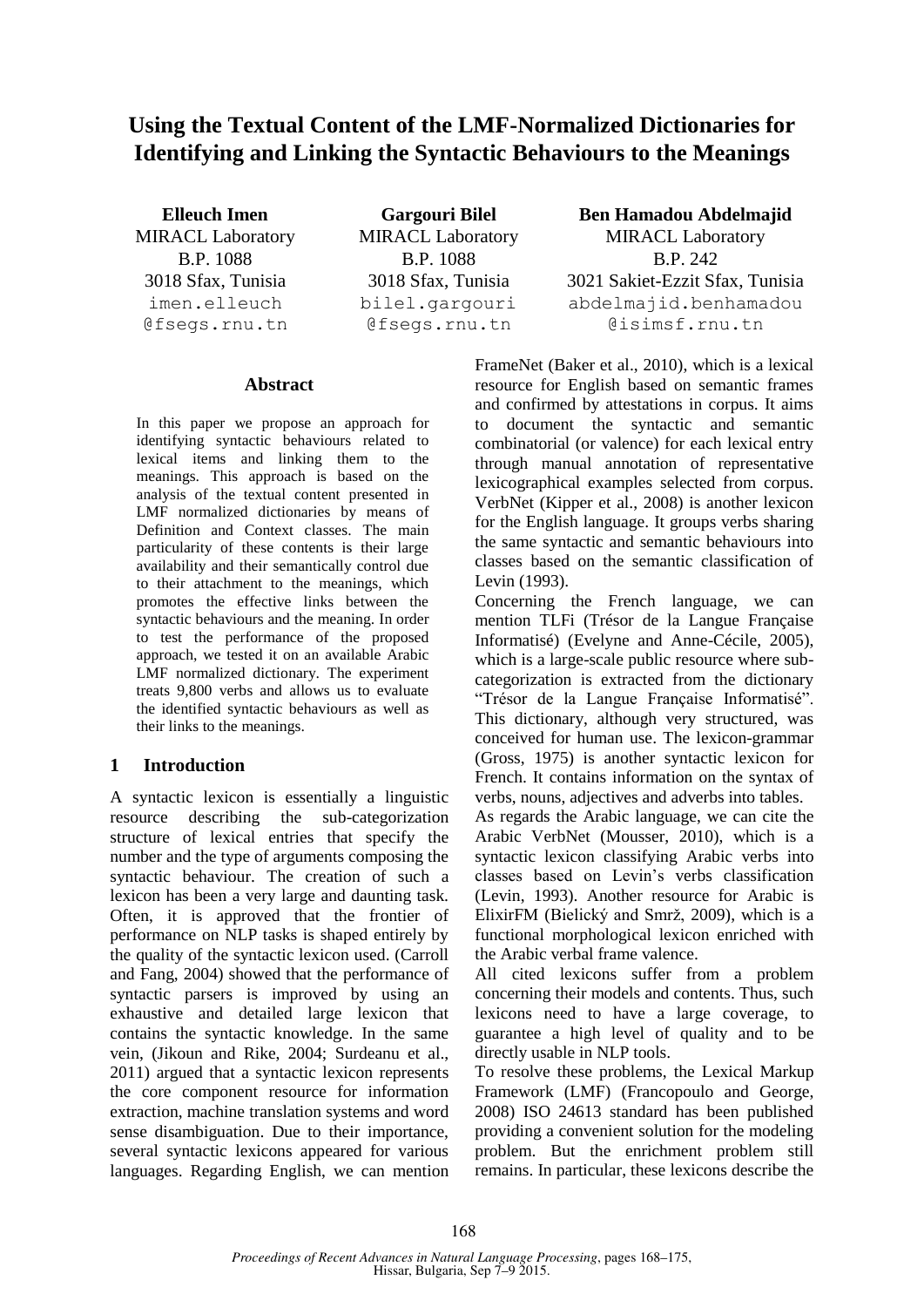syntactic behaviours knowledge linked to lexical entries but not to their meanings.

The main goal of this paper is to propose an approach to recognize the syntactic behaviours of lexical entries in LMF dictionaries and to link them to their corresponding meanings. The basic concept of this approach is the analysis of textual contents such as definitions and contexts associated to each meaning of the lexical entries in LMF dictionaries. The main particularity of these contents is their large availability and their semantic control due to their association to the meanings, which promotes the effective links between the syntactic behaviours and the meaning.

The paper is organized as follows: Section 2 presents the proposed approach of selfenrichment of LMF normalized dictionaries with syntactic behaviour linked to the meanings of lexical entries; Section 3 describes our experimentation carried out on an available normalized Arabic dictionary with a discussion of the obtained results; Section 4 exposes related works and their comparison with our study; and finally, Section 5 concludes the paper with the announcement of some future works.

## **2 Proposed approach**

### **2.1 Fundamentals**

The LMF (Francopoulo and George, 2008) provides a standardized framework for the construction of computational lexicons as well as dictionaries for human use. This standard is represented as an object model for structured lexical knowledge by means of a series of extensions (i.e., morphological, syntactic, semantic and syntactico-semantic extensions). In this paper we are interested in the LMF syntactic extension that aims to describe the properties of a lexeme when combined with other lexemes in a sentence. Six classes are reserved to categorize the syntactic descriptions of a lexical entry. The first class is the Sub-categorization Frame that represents one syntactic construction that can be shared by all lexical entry instances. The second class is named the Sub-categorization Frame Set. It represents a set of syntactic constructions and possibly the relationship between them. The Lexeme Property is another class that characterizes one Sub-categorization Frame. Each Sub-categorization Frame is composed of different arguments, represented by the Syntactic Argument class, which allow its connection with the SynSemArgMap instance class. On the other hand, Syntactic Behaviour is the class that describes one of the possible behaviours of a lexeme and it can be attached to the Lexical Entry instance and optionally to the Sense instance.

In an LMF normalized dictionary, a class named Sense is reserved to represent the meaning of a lexical entry. This Sense can be attached to the Definition and Context classes. The Definition class is a narrative description of a Sense. It is reserved for the human user to facilitate his understanding of the meaning. As for the Context class, it represents a text string that describes an example of use of the lexical entry. So, this Context content is displayed for both human use and machine processing.

Benefiting from the particularities of the Context LMF class to be displayed for the computer programs on the one hand, and to describe the uses of the meanings related to the lexical entries on other hand, we propose to analyse this textual content in order to identify the syntactic behaviours of lexical entries then to associate them to the corresponding meanings in LMF normalized dictionaries.

Therefore, the analysis of the Context LMF class related to lexical entries in an LMF normalized dictionaries represents the fundamentals of the proposed approach to identify syntactic behaviours and to associate them to their corresponding meanings.

### **2.2 Steps of the approach**

The proposed approach using the Context of the LMF normalized dictionaries for identifying and linking the syntactic behaviours to the meanings of lexical entries is composed of five steps as shown in Figure 1.



Figure 1: Proposed approach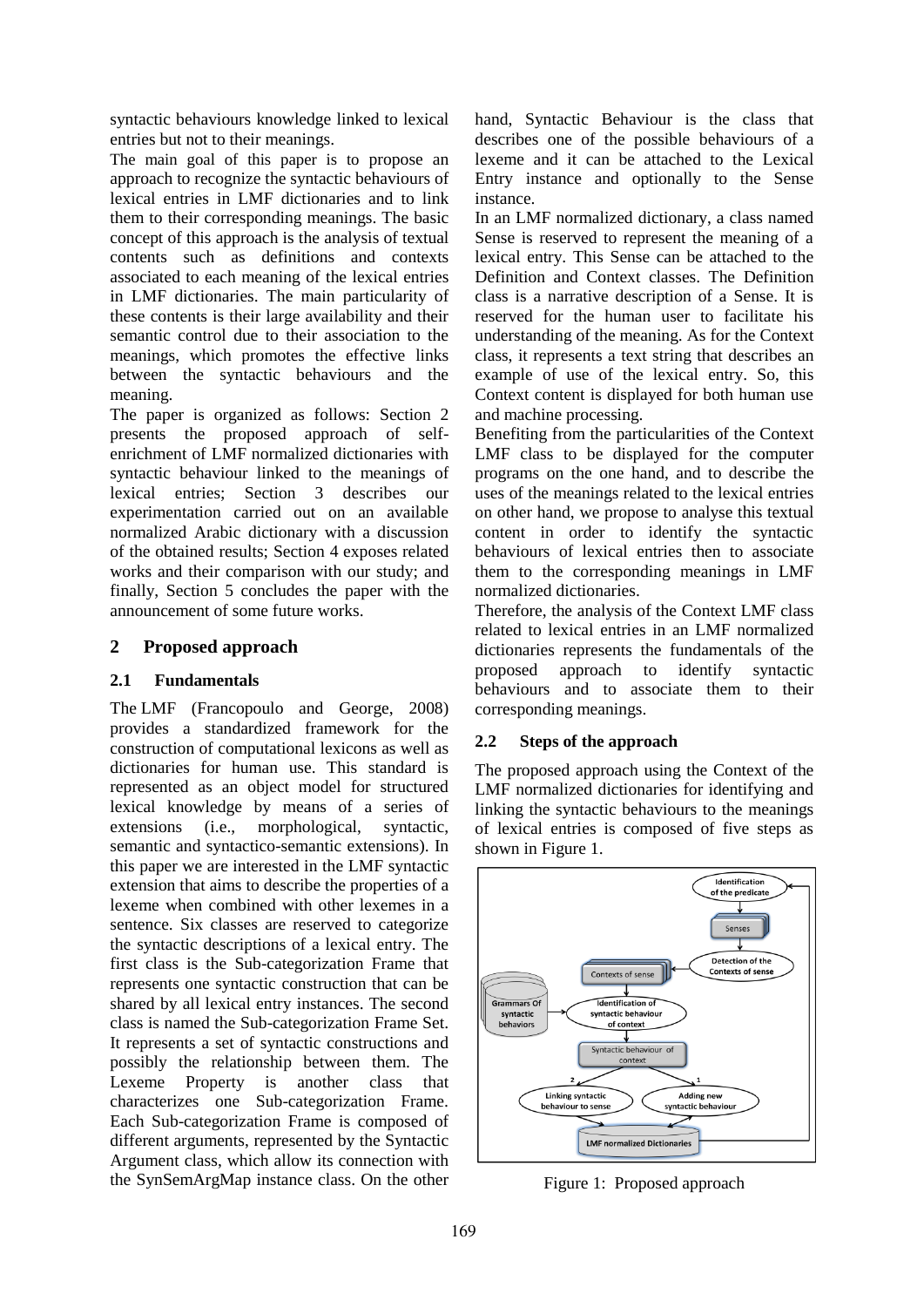In the following, we use the verb "to lease", which is extracted from the Oxford Advanced Learner's Dictionary<sup>1</sup> and represented as an LMF lexical entry to detail each step of the proposed approach. As shown in Figure 2 below, this verb has one sense described by four Contexts and one Definition and two syntactic behaviours.



#### Figure 2: the verb "to lease" in the LMF dictionary

**Identification of the predicate.** The role of this step is twofold. Firstly, it searches the predicate to be processed, which can be a verb, an adjective, an adverb or a noun. After that, it aims to find out the meanings represented by the Sense LMF class attached to the processed predicate.

The application of the first step on the example presented in Figure2 identifies the predicate having 53 as identifier and "to lease" as lemma. One sense marks this predicate identified by the identifier "53P1", which corresponds to the first principal meaning of the "53" lexical entry in the LMF dictionary.

**Detection of the Contexts of sense.** A Context LMF class is used to describe the use of the lexical entry by means of a simple sentence. These Contexts are marked by their broad availability in the dictionary and by their semantic endorsement due to their association with the meanings. In order to find out syntactic behaviours and to link them to Senses, we propose to analyse these Contexts. Thus, the purpose of this step is to search for the processed sense related to lexical entry all linked Contexts.

-

For the Sense "53P1" related to the verb "to lease", the second step of the proposed approach identifies four Contexts: (1) "We lease all our computer equipment", (2) "They lease the land from a local farmer", and (3) "A local farmer leased them the land" and (4) "Parts of the building are leased out to tenants".

**Identification of the syntactic behaviour in Context.** This step aims to identify the syntactic behaviour for each Context recognized in the previous step. To accomplish this objective, this step uses Grammars of syntactic behaviours. These Grammars must be constructed by means of linguistic tools and must be able to put a sentence in input in order to recognize its corresponding syntactic behaviour. At the end of this step, for each processed Context the syntactic behaviour is identified.

When we applied the third step to the Contexts obtained previously, we obtained the results described below. For the first context, "We lease all our computer equipment", Grammars of syntactic behaviour parses this sentence and recognizes the following: "We": the Subject, "lease": the processed predicate and "all our computer equipment": the Object. So, the corresponding syntactic behaviour is SVC (Subject Verb Complement). For the second Context, the SVC1fromC2 (Subject Verb First Complement "from" preposition Second Complement) syntactic behaviour is identified. Concerning the third Context, its related syntactic behaviour is SVC1C2 (Subject Verb First Complement, second Complement). As regards the fourth Context, the Grammars of syntactic behaviours identify the SVC1toC2 (Subject Verb First Complement "to" preposition Second Complement) syntactic behaviour.

**Adding new syntactic behaviour.** In the LMF normalized dictionaries, an existing list of syntactic behaviours can be linked to lexical entries, whereas the application of Grammars of syntactic behaviours to Contexts can identify new syntactic behaviours that do not appear in this list. At this stage, these new syntactic behaviours must be added to the list of syntactic behaviours related to the processed predicate.

Two syntactic behaviours, namely SVC1C2 and SVC1toC2, are linked to the predicate of the verb "to lease" in the example of Figure2. The application of Grammars of syntactic behaviours to Contexts identifies two new syntactic behaviours: SVC and SVC1fromC2. These later

<sup>1</sup> http://www.oxfordlearnersdictionaries.com/definition/engli sh/lease\_2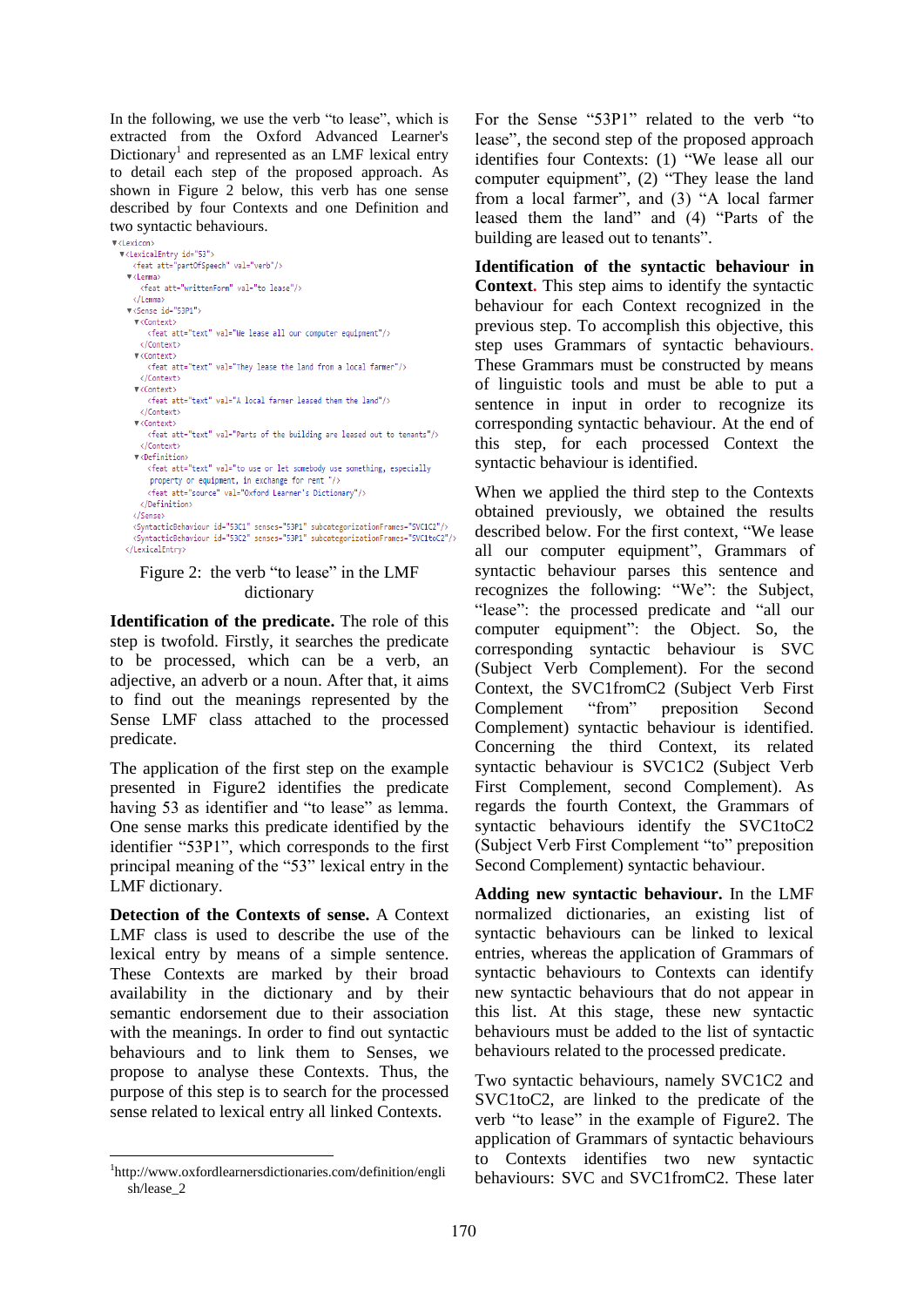will take two new identifiers "53C2" and "53C3" having the sub-categorization Frames respectively: SVC and SVC1fromC2.

**Linking syntactic behaviour to sense:** At this stage, we have a final list of syntactic behaviours related to the processed lexical entry. Then, the objective is now to associate each syntactic behaviour to its corresponding Sense meaning.

For the verb "to lease", all syntactic behaviours whatsoever, already existing or identified by the application of Grammars of syntactic behaviours, are related to the "53P1" sense. Thus, for each Syntactic Behaviour class an attribute named sense will be added having the value "53P1".

## **3 Experiment and results**

To consolidate our proposed approach, we tested it on an available Arabic LMF normalized dictionary. So, in this section we will present the available Arabic dictionary with its component knowledge. Then, we will detail the experimentation carried out and comment on the obtained results.

### **3.1 The LMF normalized Arabic dictionary**

An Arabic LMF normalized dictionary named El-Madar<sup>2</sup> has been developed by (Khemakhem et al., 2013). The model of this dictionary takes into account the specificities of the Arabic language and covers the morphological, syntactic, semantic and syntactico-semantic levels. The current version of this dictionary contains about 37,000 lexical entries: 10,800 verbs, 22,400 nouns and 3,800 roots. Each lexical entry can include a morphological content like the part-of-speech, the lemma, some derived and inflected forms, etc. Also, it contains semantic knowledge such as the synonymy that can join senses of entries. Concerning the syntactic content, the El-Madar dictionary contains 155 general syntactic behaviours related to Arabic verbs where 5,000 verbs are connected to those behaviours.

## **3.2 The experiment**

Our experimentation uses the El-Madar Arabic LMF dictionary. We are limited in this paper to processing verbal predicates. Apart from that, each step of the proposed approach will be experimented on the verbal predicate " وَ وَ وَ / wahaba / to give" derived from El-Madar dictionary.

2 http://elmadar.miracl-apps.com/

-

**Experimentation of the "identification of the predicate" step.** Figure3 presents the experimentation of the identification of the predicate step applied to the verb " وَ وَ وَ / wahaba / to give".



Figure 3: Experimentation of the identification of the predicate step

The lexical entry in Figure3 corresponds to the verbal predicate having the lemma  $\omega^2$ وَهَبَ $\omega$ wahaba/to give" and the identifier id="14 $\cdot$ ". This verb has three senses identified respectively "14 P1", "14 P2" and "14 P3" and two syntactic behaviours "14  $\text{C1}$ " and "14  $\text{C2}$ ". This first step aims to recognize this verbal predicate.

**Experimentation of the "detection of the contexts of sense" step.** The same verbal predicate " وَ وَ وَ /wahaba/to give" is used at this stage to experiment the detection of the contexts of sense step. Figure 4 details this experimentation.





<sup>&</sup>lt;sup>3</sup> the Arabic transliteration which has been used is Habash, Soudi and Buckwalter (Habash et al, 2007)

-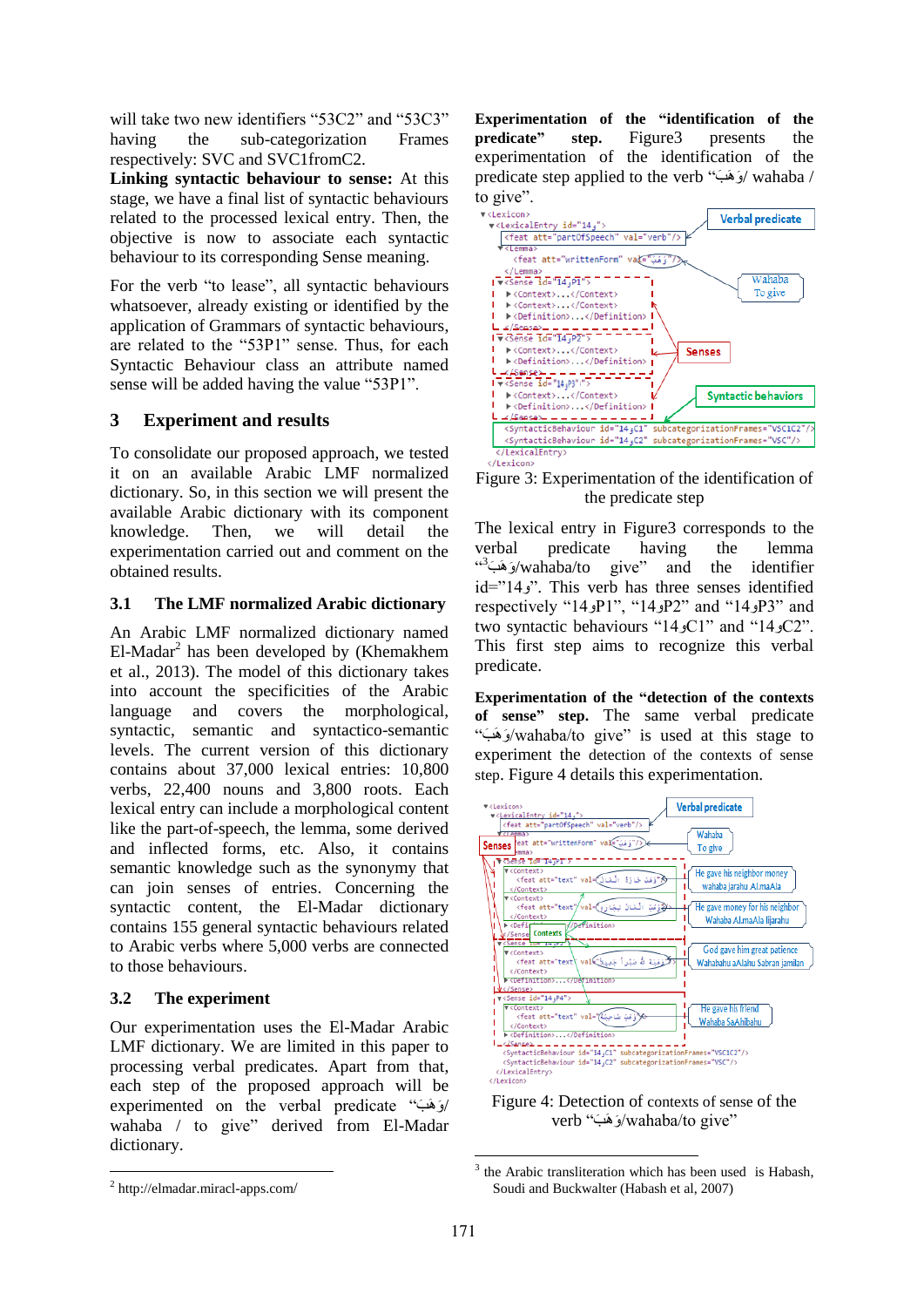The experimentation of the second step on the verbal predicate " وَ وَ وَ /wahaba/to give" can recognize two contexts related to the sense1 id=" <code>14</code>و <code>14</code>اوَ فَدَبَ جَارَهُ الْمَالُ'' : "P1": "إ $\alpha$ ahaba jarahu Al.maAla/ ْل He gave his neighbor money" and " هَبَ الْمَالَ ْل لِمَبَارِهِ( wahaba Al.maAla lijarihi/He gave money to his neighbor". For the second sense id=" ِهَبَهُ اللَّهُ صَبْراً " D2" one context is identified ًي لِ وَ /wahabahu Aalahu Sabran jamilan/ God gave him great patience". Regarding the third  $sense$  id="14  $P3$ " the only context found is " وَهَبَ صَاحِبَهُ » /wahaba SaAhibahu/He gave his friend".

**Experimentation of the "identification of syntactic behaviour of context" step.** After searching contexts for each sense of the lexical entry " وَهَبَ $\sqrt{w}$ ahaba $\sqrt{q} = t$ o give", the identification of corresponding syntactic behaviours takes place.



Figure 5: Experimentation of the "identification of syntactic behaviour of context" step

Figure5 demonstrates the recognition of syntactic behaviours of contexts of the verbal predicate " وَ وَ وَ /wahaba/to give". This identification is realized by the Grammars of syntactic behaviours. Those grammars (Elleuch et al., 2013) have been constructed using the  $NooJ<sup>4</sup>$ linguistic platform according to all existing Arabic syntactic patterns. They are able to identify for a simple sentence in input its corresponding syntactic behaviour. For example, when we applied Grammars of syntactic behaviours to the context " ِهَبَهُ اللَّهُ صَنْرٍ أَ ًي لِ وَ /wahabahu Aalahu Sabran jamilan/God gave him great patience" of the sense id="14 P2", the result of this application is VC1SC2. Indeed, the grammar parses the context in tokens: "هُوهَوبَ وَ" ,

-

"نَّجَمِيلاً" and "حَمَيْراً" ," أَللهُ" and recognize "هُوهَوبَ وَ /wahabahu/ gave him" as an agglutinate token composed of " وَهَبَ $\alpha$ wahaba/give", which is the verb (V), and "هُ /hu/him", which is a pronoun agglutinate to the verb representing the first complement (C1). "هُللاَّه /Aalahu/God" is a noun that fulfils the function subject (S). "اَصَبْراً» (Sabran/patience" is a noun and "جَمِيلاً" is an adjective that describes -Sabran/patience"; thus, "صَبْراً جَمِيلاً")  $\ddot{ }$ jamilan/great patience" satisfies the function of second complement (C2).

The application of Grammars of syntactic behaviours to contexts finds the syntactic behaviours VSC1C2 and VSC1JC2 for Sense1. The syntactic behaviour VC1SC2 is identified for the context of the second sense. Also, the syntactic behaviour VSC is recognized for Sense3 of the treated lexical entry "وَهَب".

**Experimentation of the "addition of a new syntactic behaviour" step:** Figure 6 below illustrates the experimentation of the enrichment of the "addition of a new syntactic behaviour" step**. v**<Lexicon>





<sup>4</sup> www.nooj4nlp.net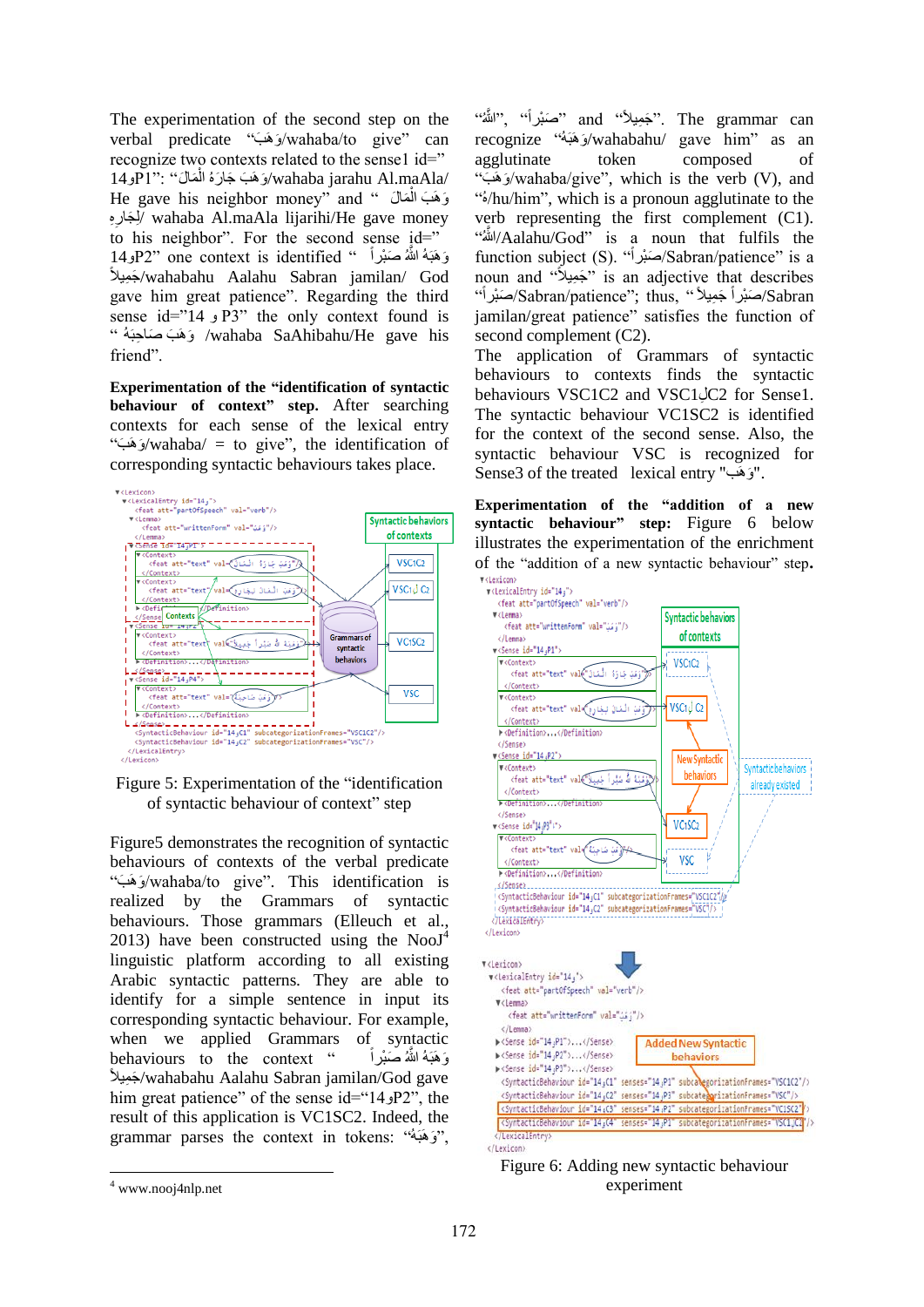As illustrated in Figure 6, this step makes a comparison between the already existing syntactic behaviours with the syntactic behaviours identified in the previous step. Indeed, when we compare the syntactic behaviours related to the predicate " وَ وَ وَ " with the syntactic behaviours identified for the contexts, we note that VSC1JC2 and VC1SC2 are newly detected syntactic behaviours. Then, the "addition of new syntactic behaviour" step appends those new syntactic behaviours to the predicate  $id="14, j"$   $(i\neq j"$ . In this stage, the predicate "وَ هَبَ" has four syntactic behaviours: VSC1C2, VSC, VSC1C2 and VSC1C2.

**Experimentation of the "linking syntactic behaviour to sense" step.** The experimentation of the "linking syntactic behaviour to sense" step is presented in Figure7.



Figure 7: "Association of syntactic behaviour to sense" experiment

Figure7 represents the addition of the identifier of sense to each syntactic behaviour.

As VSC1C2 and VSC1JC2 are identified in the first sense, the identifier  $id="14.9P1"$  of this sense is added to the syntactic behaviours VSC1C2 and  $VSC1\dot{\;}$  C2. Since the syntactic behaviour VC1SC2 is recognized in the context of the second sense, the  $id="14.9P2"$  of the second sense is added to the syntactic behaviour VC1SC2. And finally, the id="14  $_2$ P3" of the third sense will be associated to the syntactic behaviour VSC where this behaviour is identified in the context of this sense.

### **3.3 Results**

El-Madar dictionary (Khemakhem et al., 2013) contains up to now 10,800 verbs. Among them 1,000 verbs don't have the Sense classes. So, only 9,800 verbs have been treated by the experimentation we performed. 31,500

assignments between syntactic behaviours and meanings are the result of the experimentation of the proposed approach applied to El-Madar dictionary. A sample containing 2,000 resulting affectations representing the 155 kinds of Arabic syntactic behaviours have been assessed by a human expert. For these 2,000 affectations, the expert approves that 232 incorrect affectations and 140 missed ones are detected. Thus, for these 2,000 affectations the Precision is estimated to 0.88 and the Recall is equal to 0.92.

For error analysis, we can acknowledge that the sentence of the processed Context is represented as a complex structure and the Grammars of syntactic behaviours cannot analyse it and give wrong results. Also, we can accept that the Context written by the lexicographer is not appropriate to the exact syntactic behaviour of verbs.

# **4 Related works**

In this section, we will present an overview of some Arabic syntactic lexicons. We can mention the ElixirFM lexicon (Bielický and Smrž, 2009), the Arabic syntactic lexicon (Loukil et al., 2010), and the Arabic VerbNet (Mousser, 2010) syntactic lexicons for the Arabic language since we have experimented the proposed approach on this language. At the end of this section, we will make a comparison between the three mentioned lexicons with our lexicon.

## **4.1 The ElixirFM Lexicon**

ElixirFM (Bielický and Smrž, 2009) is a morphological lexicon enriched by the valency frame of Arabic verbs. This lexicon is based on the theoretical Functional Generative Description (FGD) approach. The valence of a verb is represented as a tree of dependencies. The lexicon contains about 3,500 frames of verb valence: 2,000 frames representing the intransitive verbs automatically created from the Buckwalter Arabic Morphological Analyzer and 1,500 frames manually formed. These frames take into account the thematic role of each argument which is composed of the syntactic behaviours of Arabic verbs and which also includes both obligatory and optional actants and only obligatory free modifications. In fact, this lexicon does not take into consideration the valency of modal, impersonal and defective verbs.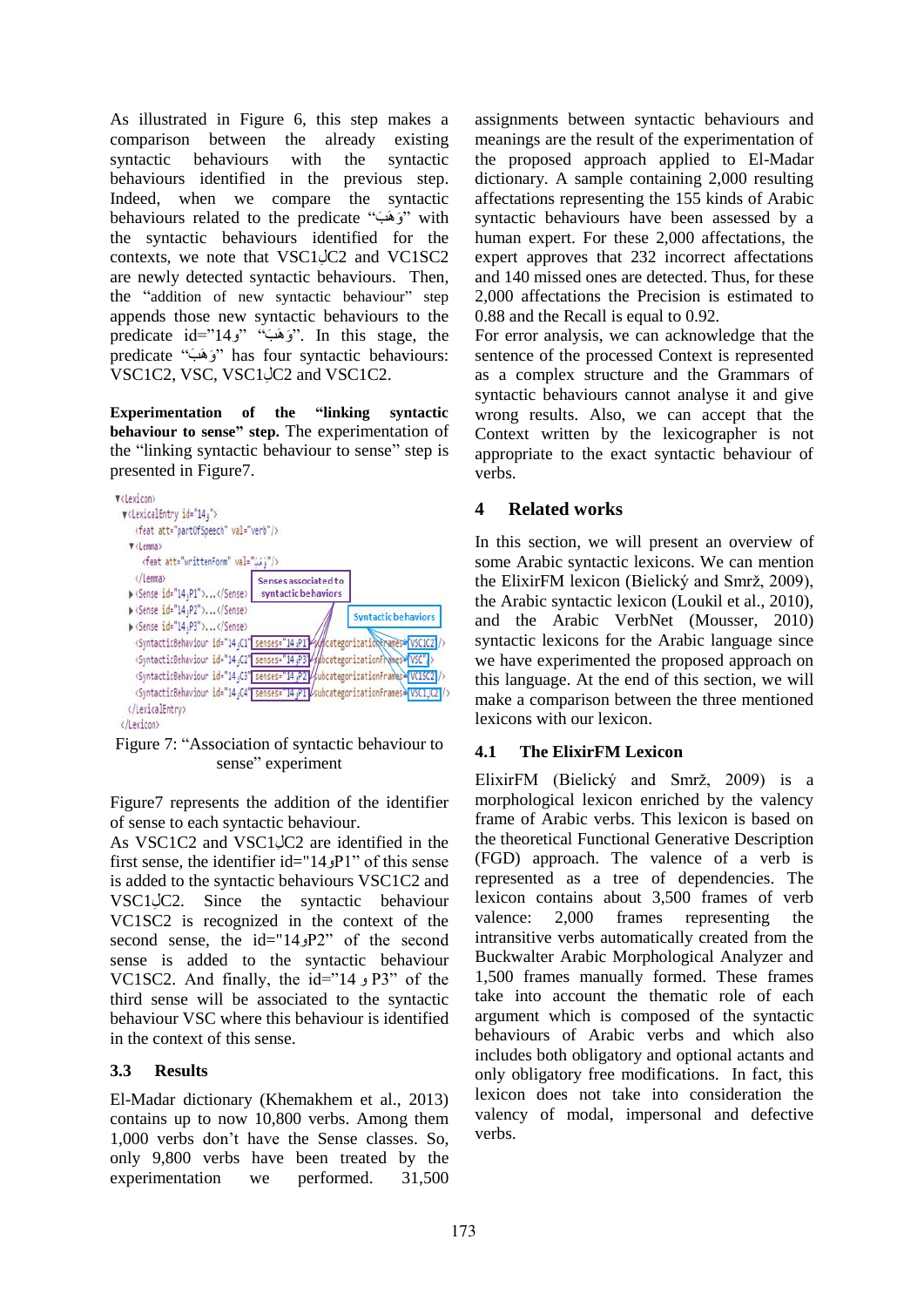#### **4.2 The Arabic Syntactic Lexicon**

The Arabic syntactic lexicon (Loukil et al., 2010) is a lexical resource compliant to the LMF standard representing the syntactic features of Arabic verbs. The enrichment process used to populate this resource with syntactic behaviours is made semi-automatically by means of the editor Lexus. Three steps compose the enrichment process. The first step is the manual identification of syntactic behaviours for Arabic verbs. The second one represents the use of the Lexus editor in order to enrich the lexicon with sub-categorizations of verbs. The last step details how to edit and affect sub-categorization frames to each processed verb. This lexicon includes 2,500 verb lemmas.

We can mention that the Arabic syntactic lexicon doesn't cover all syntactic behaviours of Arabic verbs because it considers only 17 subcategorization frames. Also, the affectation of the sub-categorization frames is attached to the lexical entry but not to its meanings.

### **4.3 The Arabic VerbNet**

The Arabic VerbNet (Mousser, 2010) is the Arabic version of the English VerbNet. It is a lexicon that classifies Arabic verbs based on Levin's classification (Levin, 1993). Thus, the same procedure, process and treatment used to build the English VerbNet were re-used to construct the Arabic VerbNet, with some adaptation for the Arabic language. This lexicon classifies verbs into classes. Each class groups verbs sharing syntactic and semantic properties represented into frames. Morphological, syntactic and semantic knowledge are presented into each frame. Indeed, the root, the derived forms, the present participle of the Arabic verb, the thematic roles of semantic arguments and the sub-categorization of each verb are included into each frame. 291 is the number of verb classes of the Arabic VerbNet including 7,937 verbs represented with 1,202 frames.

### **4.4 Synthesis**

Even though all the approaches presented in the above studies on the Arabic language suggest some interesting ideas, each one of them includes some shortcomings. Indeed, ElixirFM does not present the explicit syntactic structure of verbs and neglects the syntactic functions of complements. The syntactic lexicon of (Loukil et al., 2010) is a very small lexicon representing only the syntactic aspects of very few Arabic

verbs while the Arabic VerbNet does not represent the native features of Arabic verbs because it's a simple translation of the classes used in the English VerbNet with some adaptations.

A comparison between those three works and our lexicon according to different criteria is presented in Table 1, which is given below.

| Normalized format                 | <b>ElixirFM</b><br>Lexicon                | <b>Arabic</b><br><b>Syntactic</b><br><b>Lexicon</b><br><b>LMF</b><br>standard | <b>Arabic</b><br><b>Verbnet</b><br>×. | <b>Our Lexicon</b><br><b>LMF</b><br>standard         |
|-----------------------------------|-------------------------------------------|-------------------------------------------------------------------------------|---------------------------------------|------------------------------------------------------|
| <b>Linguistics levels covered</b> |                                           |                                                                               |                                       |                                                      |
| Morphology                        | $\ddot{}$                                 | ÷                                                                             | $\ddot{}$                             | ÷                                                    |
| Semantic                          | $+1$                                      |                                                                               | $\ddot{}$                             | ÷                                                    |
| Syntactic                         | ÷.                                        | ÷.                                                                            | ÷.                                    | ÷.                                                   |
| <b>Number of verbs</b>            | 3500                                      | 2500                                                                          | 7937                                  | 9800                                                 |
| <b>Classification</b>             | FGD                                       | Verbal type<br>hierarchy                                                      | Levin's<br>class                      | Transitivity<br>Intransitivity                       |
| <b>Syntactic enrichment</b>       |                                           |                                                                               |                                       |                                                      |
| <b>Process</b>                    | Semi-<br>automatic                        | Semi-<br>automatic                                                            | Semi-<br>automatic                    | Automatic                                            |
| Formal<br>representation          | <b>Frames</b>                             | 32 Rules                                                                      | English<br>Verbenet<br><b>Frames</b>  | 155 Grammars                                         |
| Semantic features                 | $+$                                       |                                                                               | ÷                                     |                                                      |
| <b>Dictionaries</b>               | Printed                                   |                                                                               | Printed                               | Electronic                                           |
|                                   | 3                                         |                                                                               | $\overline{2}$                        | <b>Arabic</b><br>normalized<br><b>LMF</b> dictionary |
| Corpus                            | <b>PADT</b>                               | 205<br>transliterated<br>sentences                                            |                                       |                                                      |
|                                   | <b>CLARA</b><br><b>Arabic</b><br>Gigaword |                                                                               |                                       |                                                      |
| <b>Syntactic behavior</b>         |                                           |                                                                               |                                       |                                                      |
| <b>Number</b>                     | 3500                                      | 17                                                                            | 1202                                  | 155                                                  |
| <b>Related to</b>                 | Meanings                                  | <b>Verbs</b>                                                                  | <b>Meanings</b>                       | <b>Verbs</b><br><b>Meanings</b>                      |

Table 1: Comparison with the existing Arabic syntactic lexicons

### **5 Conclusion and perspectives**

We have presented an approach allowing us to find out the syntactic behaviours of lexical entries and linking them to their corresponding meanings in LMF normalized dictionaries. This approach uses the Context textual content to identify the syntactic behaviour. The main particularity of this content is its large availability and its semantic control due to this connection to the meanings, which promotes the effective links between the syntactic behaviour and the meaning. This approach is characterized by it genericity; thus it can be applied to any language. We have tested the proposed approach by its application to the Arabic language. For that purpose, an available Arabic LMF normalized dictionary named El-Madar was used to evaluate our approach. 9,800 verbs were treated in the experimentation giving 0.88 of Precision and 0.92 of Recall.

Future directions include extracting syntactic behaviours from other resources like corpora,